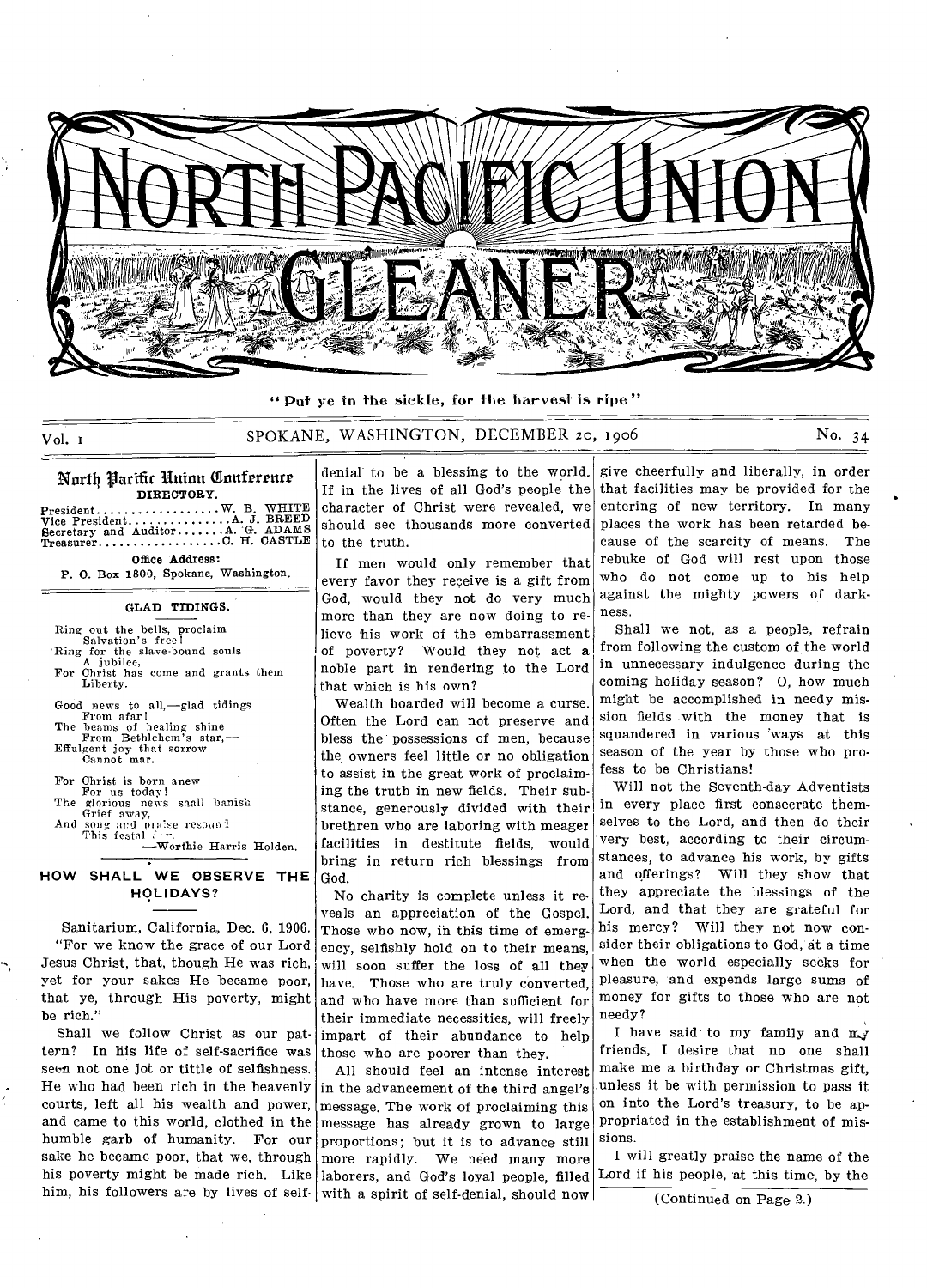## 2 NORTH PACIFIC UNION GLEANER

# PUBLISHED WEEKLY

BY THE NORTH PACIFIC UNION CONFERENCE OF ' SEVENTH-DAY ADVENTISTS.

Office: 221-222 Temple Court, Spokane, Wash.

Subscription price, 50c a year.

EDITOR - - - - A. G. ADAMS

Editorial Committee:<br>  $\begin{array}{ll}\n\text{Euler} \\
\text{E} \\
\text{E} \\
\text{E} \\
\text{E} \\
\text{E} \\
\text{E} \\
\text{E} \\
\text{E} \\
\text{E} \\
\text{E} \\
\text{E} \\
\text{E} \\
\text{E} \\
\text{E} \\
\text{E} \\
\text{E} \\
\text{E} \\
\text{E} \\
\text{E} \\
\text{E} \\
\text{E} \\
\text{E} \\
\text{E} \\
\text{E} \\
\text{E} \\
\text{E} \\
\text{E} \\
\text{E} \\
\text{E} \\
\text{E} \\
\text{$ W. B. White F. M. Burg M. E. Cady<br>A. J. Breed

Entered as second-class matter August 8, 1906, at the postoffice at Spokane, Washing-ton, under the Act of Congress, of March 3, 1879.

## WESTERN OREGON

## **WORKERS' INSTITUTE, NEWBERG, ORE.**

It was voted at the last conference to hold a ministerial institute for the benefit of our ministers. But after looking over the needs of the field, the conference committee thought best to invite not only the ministers and other workers, but the elders of our churches also.

The meeting began December 5th and continued six days with four sessions each day and preaching evenings. All the conference workers were present except two. A very few were not able to remain all through because of other work. 'About fifteen church elders enjoyed this blessed privilege. The Newberg church cheerfully gave use free entertainment.

The following subjects were presented: "How to make public meet-<br>ings successful?" "Sermons." "What ings successful?" "Sermons." "What<br>help our Bible readers need?" "Our help our Bible readers need?" relation to other ministers and churches." "Reporting to the Conference." "Church discipline." "Spiritual Gifts." "How to do successful visiting." "The church elder's work." "'Our relation to local tract society work." "Sabbath offerings." "Cottage meetings."

The reading of most of the papers occupied about fifteen minutes. This was followed by a discussion of the subjects treated. Dealing with the subjects in this way proved to be both interesting and profitable. The brethren of the conference took hold earnestly and willingly to make the meeting a success. A spirit of unity and love prevailed and it was truly refreshing to be there.

Sabbath, December 8th, was a day ceased."

Worth Parifir Union Gleaner not soon to be forgotten. Elder W. B. HOW SHALL WE OBSERVE THE not soon to be forgotten. Elder W. B. White, who was the only help we had from the outside, except the help of God's Holy Spirit, conducted a study from the Testimonies in the form of a Bible reading on the subject of "Power for Service." The Lord added His blessing to the timely message which was borne in the demonstration of the

Spirit's power. In fact, God's good Spirit was present in a very marked manner from first to last, and we believe the spirit of this meeting will be carried into our churches and fruit will be seen here and in eternity.

In the last social meeting you might have heard expressions like this: "Bless the Lord for this good meeting." "It has been a feast to my soul." "I will never forget what God has done for me while here." "This has been indeed a 'Heavenly sitting together.' "

Brother C. L. Butterfield, with other help, will follow up the outside interest. Prof. M. E. Cady was present at one session and gave a talk on education.

Our conference workers went out into the field again, grateful for the instruction received, and full of courage to do the Lord's work.

J. M. COLE.

The following memorial was adopted at the Ministerial Institute held at Newberg, Oregon:

"Whereas, God in his providence has removed from our midst Brother J. C. Scott of St. Johns church; and,

"Whereas, Brother Scott was well and favorably known throughout our conference, and at the time of his decease was a member of our conference committee; therefore

"Resolved, That while we sorrow not as others who have no hope, yet we hereby express our grief at the loss which our conference has sustained in the death of Brother Scott, and we further express our heartfelt sympathy with his bereaved family; and our prayer is that God may overrule this sad experience to the spiritual good of his grief-stricken family and their many friends.

"And we request that this memorial be published in the North Pacific Union Gleaner, and that a copy be placed in the hands of the family of the de-the Marshland School-house, four miles

## **HOLIDAYS?**

### (Continued from Page

exercise of benevolence, will increase the facilities for successful work in many needy fields. I long to see among Seventh-day Adventists an increase of faith and courage, and more praise and thanksgiving to God, so that where in the past there has been a withholding of means, there shall from henceforth be seen the evidences of a grateful hearth—the faithful bestowal of gifts and offerings to supply the needs of many destitute fields.

ELLEN G. WHITE.

## WESTERN WASHINGTON.

### Near Bethel, Wash.

June 6, in company with brother J. E. Van De Mark, we began labor in the York school-house six miles north of Bethel, Wash. A Seventh-day Adventist brother had been the superintendent of the Sunday-school here for some time and in their Bible studies some points of truth had been presented, so that most of the people, in their hearts, had taken sides before we came.

We had a fair attendance, however, while we presented the leading points of the message, and we visited the people there and in all the surrounding country for miles, and labored and distributed publications freely. Some of those who did not attend the meetings are deeply interested and are on the eve of obedience.

Of those who attended two only took their stand to obey. Seven others confessed that they could say nothing against it, yet they could not seem to give up the world.

Some confusion was wrought by a man well known in the community who believed in instant sanctification, and who had the field holding meetings before we came, and continued all the time we staid, getting many of his numerous relatives to accept his views, and using ail his influence by addi tional meetings and otherwise, to keep them away from our meetings.

Brother Van De Mark had to leave to look after the Forest Home school matters. Then we began meetings at southwest of Snohomish, in Brother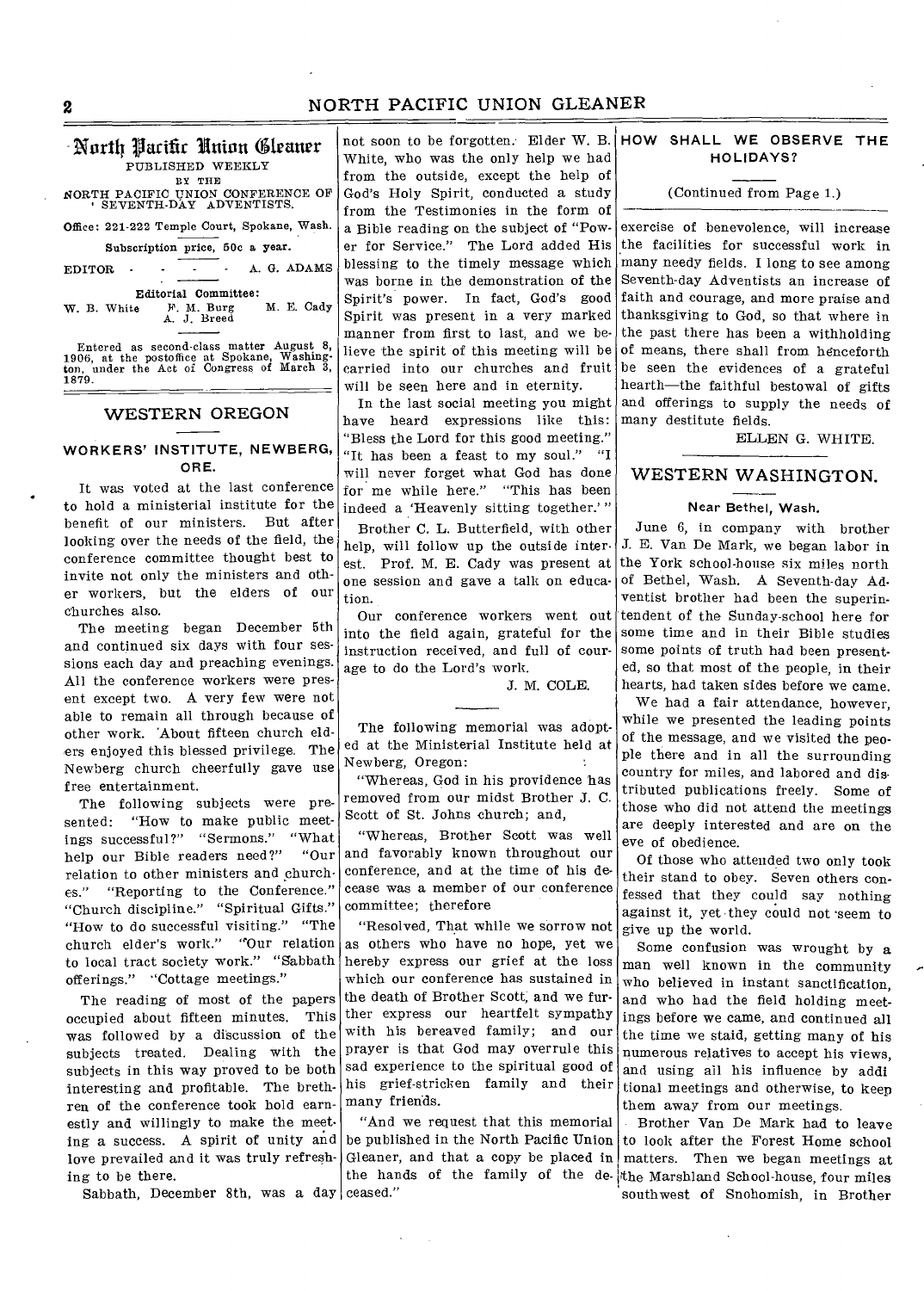## NORTH PACIFIC UNION GLEANER **3**

Hubbard's neighborhood. This is almost entirely a Welch Presbyterian settlement, and we could hold meetings but once a week if a minister with a regular appointment did not come. We gave twenty discourses, canvassing the main points of the faith, visiting the whole vicinity and surrounding country, filling it with tracts, etc., till the roads became very muddy.

the time, especially during the time when the Sabbath question was being considered.

Two good souls, one of them quite influential, are keeping the Sabbath and growing in strength, although meeting with persecution at home. Others are investigating.

We are now working in Snohomish, Wash., visiting and holding cottage meetings and presenting the truth to the few outsiders and the brethren and sisters who attend on the Sabbath. We have one hundred families reading on the envelope plan. Some of the brethren and sisters are using the envelopes and the Signs also in their missionary work.

We crave the prayers of God's people on us and the work here.

WM. BOYNTON.

Atlantic Ocean, Nearing England, Nov. 28, 1906.

The Gleaner,

Spokane, Wash. Dear Friends in the Northwest:

I was very glad to receive at Washington, D. C., the latest issues of the Gleaner. They were read with great interest. It will be quite a long time before the next copies find me. Elder W. S. Hyatt wrote me from Africa that it is unsafe to enter Nyassaland until about May 1st. The fever season lasts up to that time each year. We shall engage in work in the south of Africa from January to April.

We spent five days at Takoma Park. It was a pleasure to meet old friends in the general offices. Elder Daniels very kindly showed us around the new buildings.

was spent at South Lancaster. school and the church united in giving received. One lady, who has been in us a pleasant time. I believe that out business a number of years, said that of these two hundred students God will she had no thought of going when it Lashier, 105 Sixth St., Portland, Ore.

send many into the dark places with the message of light.

We are now on the ocean, and are having good weather for this season. Mrs. Rogers is seasick much of the time and don't enjoy ocean travel. To me it is an opportunity to read and study, which I get at no other time. Have just read a book called "Africa Waiting." Indeed her people do wait We had a good attendance a part of for this message. Pray for us. Pray for Nyassaland. Pray God to send forth laborers and to arouse his people to support them, so the work may be quickly finished.

> Faithfully your brother, JOEL C. ROGERS.

### **EXPERIENCE MEETING.**

the special Thanksgiving number of the "Signs of the Times," an experience meeting was held in the church at Mountain View, California.

It would have done your soul good to have heard some of the reports given by those who had spent the day before, meeting the people with the special Signs.

The territory consisting of eight good sized towns, had been assigned to a number of companies, and the united effort was made on Monday, November 26th. Some of the companies took early morning trains to the towns they were to work. Others went in rigs and on wheels to near-by places.

The evening before special prayer for the success of this work had been made. Surely these prayers were answered. Here is a partial report of papers sold:

In Redwood City, 6 persons

sold .....................100 papers In Palo Alto, 6 persons sold 255 papers In Santa Clara the company

sold ....................181 papers In Sunnyvale, a small place. 24 papers In Mayfield one brother sold 25 papers In Mountain View one young

man sold ............... 63 papers

Our last Sabbath in the home land how glad they were that they had gone, A number who took part in this campaign had never before sold a paper. In the experience meeting they told The and spoke of the blessings they had

was first mentioned, but later decided she would, just to see if she *could* sell the Signs. She sold 43 copies. In closing she said: "I believe it is the Lord's work, and I am glad I took part in it."

Another lady had thought she could not sell a paper—in fac,t knew she couldn't, but was willing to try. Said she asked the Lord for strength, and fear was taken from her and she just enjoyed the work. She sold about 25 copies in Santa Clara, which is almost wholly Catholic.

One brother, a shoemaker, took 25 capies to Mayfield, a small town near by. He had to return early because be sold all his papers. He said he did not sell the papers; the Lord did it for him.

After the first day's campaign with both workers in the Signs department, In Redwood City two young ladies, sold 51 copies in the business section in three-quarters 'of an hour. And so the efforts of those who engaged in this work were blessed. As a result of this meeting two companies went out on Wednesday, practically finishing the territory and selling 168 copies more of this truth-filled paper. This effort has placed copies of this number in over 700 homes in this valley.

> It will be remembered that the valley was thoroughly canvassed for the Earthquake Special Signs, and it is a striking fact that nearly all who purchased that number were glad to get another copy of the paper.

> For the benefit of those who will continue to sell this number, the words "Thanksgiving Number" on the first cover page have been changed to "Is the Lord Coming?"

> With this change and in view of the important truths which this number contains, it ought to continue to sell readily all through the holidays.

> Over 80,000 copies have now been ordered.

> During the last four weeks the regular subscription list of the Signs has increased 2,771 copies. We trust that this evidence that the Lord is leading will encourage others to take hold of the good work.

> > SIGNS OF THE TIMES.

WANTED—Consecrated, Christian, Seventh-day Adventist girls to wait on table in Vegetarian Cafe. Those with experience preferred. Address S. J.